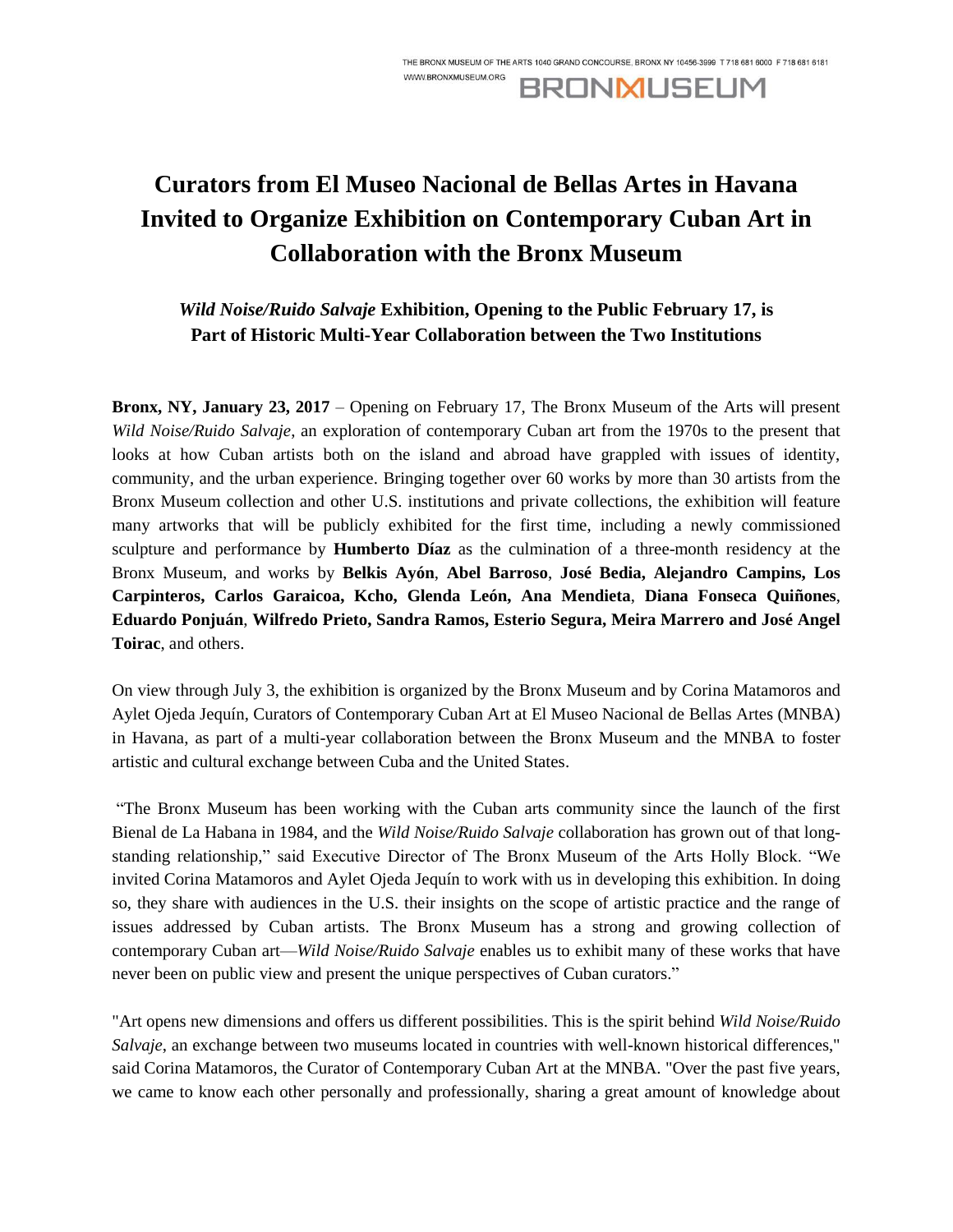artworks, artists, and education programs within our respective institutions, as well as assessing the various ways we collect contemporary art."

"The cultural collaboration between the Bronx Museum and El Museo Nacional has created a wonderful opportunity to bridge the gap between our two great cities, New York and Havana," said Aylet Ojeda, Curator of Contemporary Cuban Art and Naïve Art at the MNBA. "We took inspiration from our unique environments to create this project of two museums in intercultural discussion, sharing our commonalities and differences, our histories, and our futures."

In conjunction with the *Wild Noise/Ruido Salvaje* exhibition, the Bronx Museum will present a series of public programs to address urban issues of relevance to the Bronx community, examine the relationship between contemporary art and local history, and explore representations of multiculturalism and national identity. These include a Bronx Museum Open House on Sunday, March 5; a kickoff event to the Museum's 8<sup>th</sup> Annual collaboration with the Havana Film Festival New York, including a film screening and live performance in partnership with the Hostos Center for the Arts & Culture; and a literary event with Founder and President of Latino Sports & Latinosports.com, author, and Bronxite Julio Pabón on his book *Knockout: Fidel Castro visits the South Bronx*.

Highlights of the exhibition include:

- Two sculptures by **Humberto Díaz**, as well as a work commissioned specifically for *Wild Noise/Ruido Salvaje*. Díaz participated in an artist residency at the Bronx Museum in the fall of 2015 as part of the *Wild Noise/Ruido Salvaje*, collaboration, and is returning for a second residency at the Bronx Museum from February to March 2017. On Sunday, March 5, Díaz will debut a new performance work at the Museum as part of the exhibition;
- A suite of 12 photographs by **Ana Mendieta** focused on her celebrated *Silueta* series.
- A collection of drawings, paintings, and video by **Meira Marrero** and **José Angel Toirac** that examine the political legacy of the country;
- A mahogany sculpture by **Los Carpinteros** inspired by the iconic architecture of the Russian Embassy in the Miramar neighborhood of Havana; and
- The photographic series *Eighteen Reasons to Cease Making Art* by **Felipe Dulzaides**, exhibited for the first time, which highlights his conceptually humorous, media-based work.

*Wild Noise/Ruido Salvaje* is a multi-year collaboration between The Bronx Museum of the Arts and MNBA to foster cultural exchange. The partnership was launched in 2015 with *Wild Noise: Artwork from The Bronx Museum of the Arts and El Museo Nacional de Bellas Artes (MNBA)*, a groundbreaking exhibition of works from the Bronx Museum's collection presented at MNBA in Havana. The partnership has also included artist exchanges with U.S. artist Mary Mattingly and Cuban artist Humberto Díaz; a teen exchange program; a series of educational and public programs; and the creation of a dual-language publication that extends the impact of *Wild Noise/Ruido Salvaje*, beyond the audiences that participate directly in the initiative. Though works from MNBA's collection will not to travel to the Bronx for *Wild Noise/Ruido Salvaje* at this time as originally planned, both institutions remain committed to the partnership and to exploring future loans from the MNBA to the Bronx Museum.